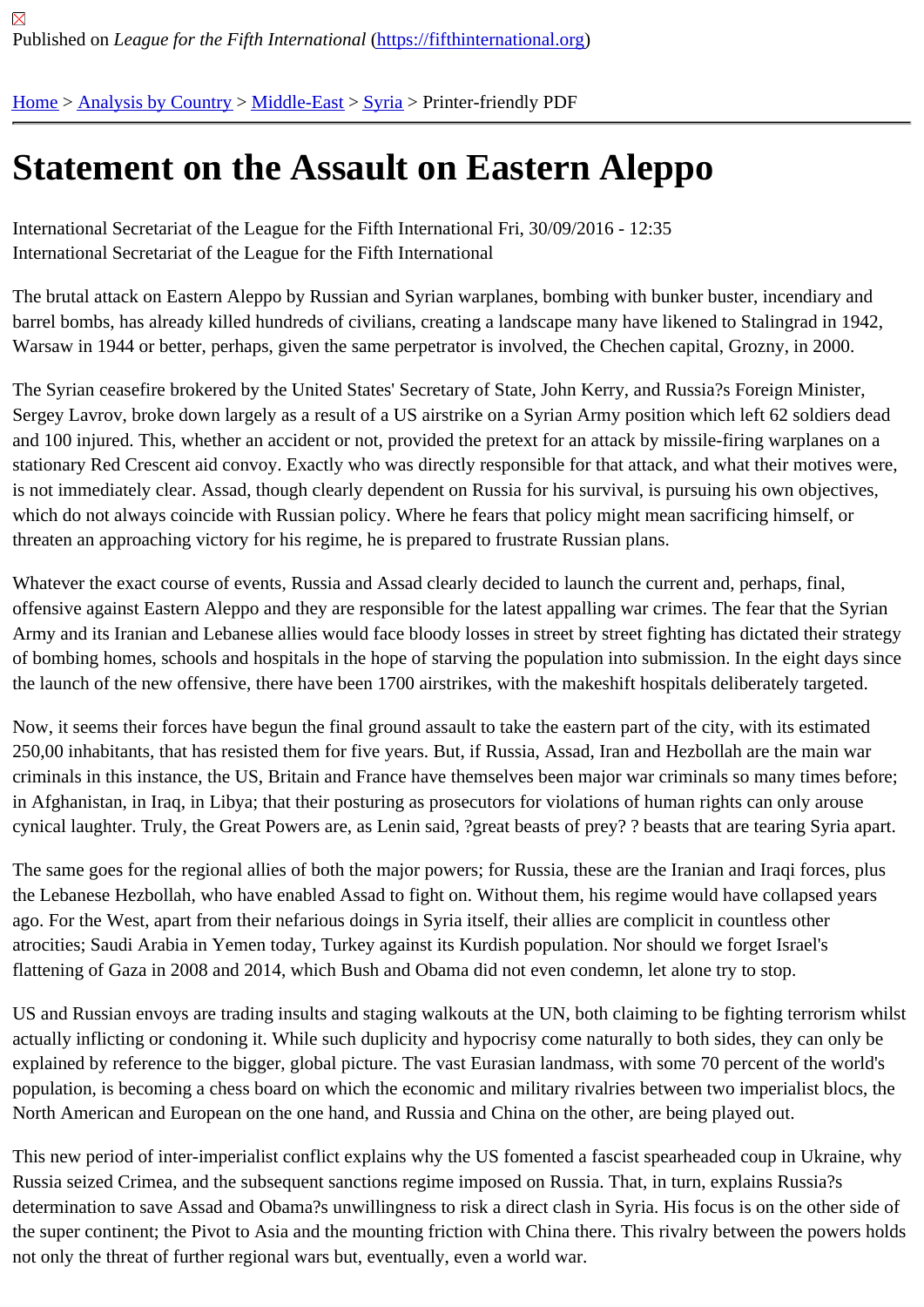Those parts of the left still influenced by the heritage of Stalinism or by the belief that there is only one imperialist bloc, led by the US and the EU, have refused to support the Syrian revolution. Even where the left in Europe and the US do not support Assad or Russia, they remain silent on their crimes and stand aloof from solidarity with the Syrian resistance because they believe it is all simply a tool of the US and Nato. In fact, socialists and the workers' movement world-wide need to stand independently of either imperialist block but in solidarity with revolutionary uprisings, like those of the Arab Spring, which all the great powers hate and fear more than they hate and fear each other.

The League for the Fifth International condemns Russia and the Assad regime for their atrocities and wholeheartedly supports the heroic defenders of East Aleppo. Appeals for Nato to intervene, however, are wrong and, besides that, utterly pointless. As we have said many times, the Western powers never intended to risk intervening directly against Russia and Assad; nor would they give Syrian revolutionaries the weapons with which they could have stopped the cruel aerial bombardments themselves.

In any case, the Nato powers are not the world?s human rights policemen who can be called upon to intervene to bring the war criminals to justice. They themselves are war criminals on an equal or even greater scale as events in neighbouring Iraq and the city of Fallujah can testify. The United Nations, too, is impotent because the Security Council is a thieves' kitchen of the major imperialist powers who can veto any resolution that harms them, their allies or protectorates.

The US and the European Nato powers have done and will do nothing to help progressive forces in Syria fighting for democracy and human rights. They have, for example, never given the rebels the surface to air missiles that could have grounded the Syrian and Russian jets and helicopters. Nato cynically says this is because this would be to arm jihadist terrorists, the same terrorists that they know very well their regional allies are arming.

Recognising that it cannot remove Assad, and fearing the collapse of the Syrian state apparatus altogether, as happened in Iraq, the US has limited its objectives to restricting Russia's strategic interests in the region by making support for Assad as costly and as prolonged as possible. Thus, both the rival imperialist camps have happily used the war to crush and demoralise the revolutionary movement for democracy in Syria and across the Arab world.

The US, Britain and France attracted, then deceived, and then corrupted, the democratic forces. They encouraged those forces to look to them for aid, to imagine that as ?democracies? they would surely help to establish civil and human rights in Syria. At the same time, each of the West?s regional allies (all with their own atrocious human rights records) has fostered and given arms to the Islamist forces it believes will support its own regional interests.

Together with their enemies, Russia and the Assad regime are tearing Syria to pieces, wrecking its human and cultural civilisation in the process. Some kind of partition on a sectarian basis is the likely outcome of any Geneva agreement, with de facto population transfers and a huge, permanent Syrian diaspora.

Meanwhile, the Islamist forces, even those defending the besieged populations, are, at the same time, trying to smother the most progressive aspects of the Syrian revolution. In short, the Syrian revolution is on the point of expiring. Nevertheless, revolutionary socialists world wide, though tragically they can do little or nothing to help materially, must do all they can to rouse popular support and to expose the plots and plans of their own imperialisms. They can and should exert all their influence to demand the admission of Syrian refugees into Europe and the decent welcome and integration of those already here, not condemnation to internment in permanent refugee camps.

Though the defenders of Aleppo are in the direst of military positions, the Assad regime is by no means all-powerful. It has to rely on Iranian and Hezbollah troops to spearhead its fighting forces and Russia?s huge air power to blast its cities into rubble, forcing millions of its citizens to flee. Those allies will not stay forever. Any regime that slaughters, tortures and drives out millions of its own people is already in a pathological state of degeneration. Its fall will be sudden, and fall it eventually will. Then, the Syrian revolution will rise from the earth and settle accounts with its tormentors.